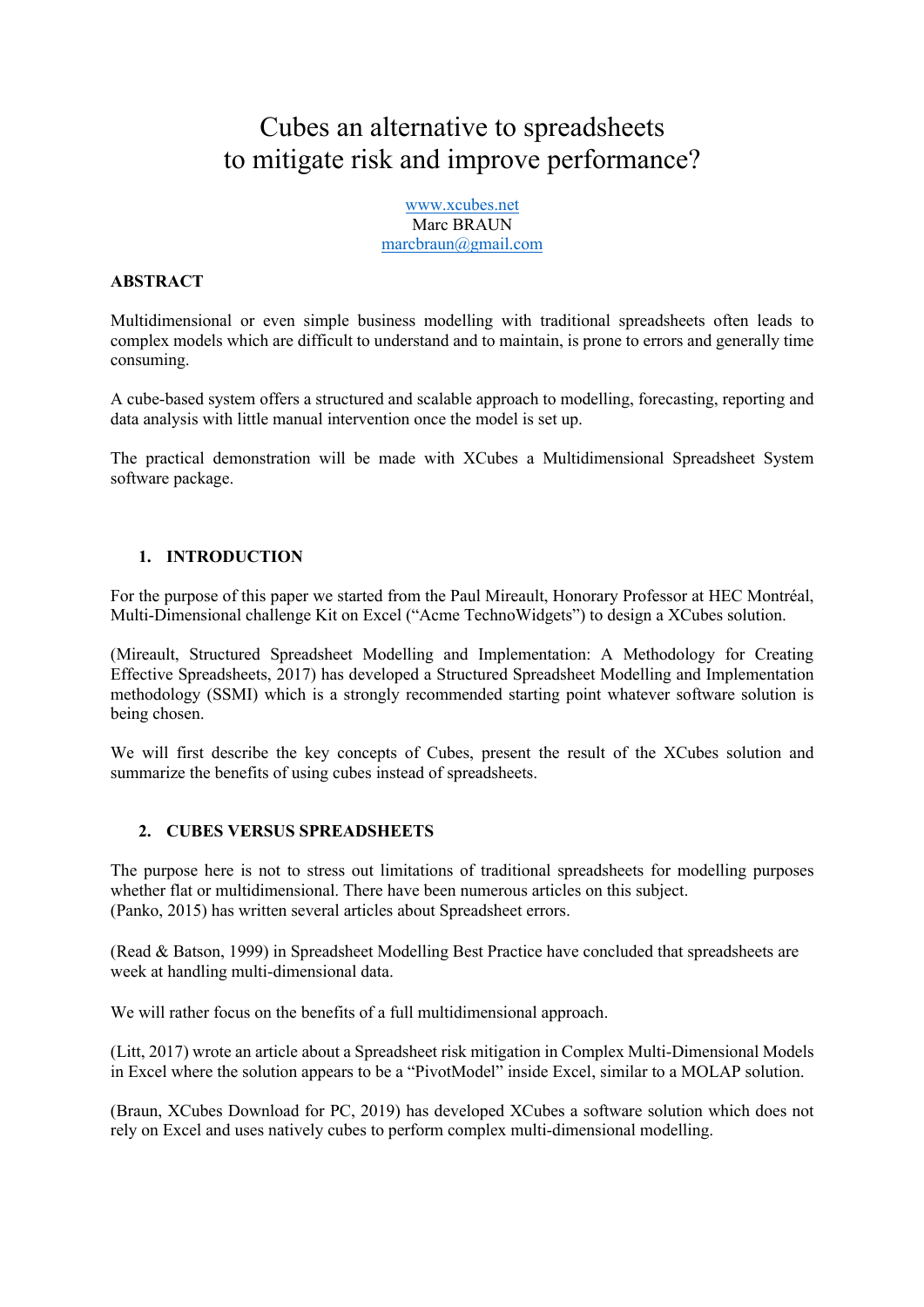(Murphy) has listed in his comparison of Spreadsheets with other development tools several areas where other tools perform better in terms of Data separation, Scalability, Type Safe, Links which are addressed in XCubes.

The main differentiators between Cubes and Spreadsheets are as follows.

# **2.1 Data separation (n-tier architecture)**

The multidimensional nature of the cubes cannot accommodate the Rows and Columns flat reference system used by traditional spreadsheets.

Therefore, the formulas are removed entirely from the spreadsheet surface which is only meant to receive data.

The removal of formulas at this level eliminates the risk of damaging the model during routine operations like model maintenance, data entry or zeroing a model to bring it to a clean state.

The n-tier architecture effectively separates the data from the business logic and also from the presentation level.

## **2.2 Structure with Dimensions**

A dimension is list of two kinds of items:

- **Detail items** which receive data.
- **Calculated items** (in bold by convention) which store user defined formulas: calculation logic or business rules for the model.

The items are strongly typed for safety: number, text, date, … to prevent data entry mismatches. In spreadsheets date types are inferred during data entry.

The formulas are written in plain text using self-explanatory labels defined by the user in the 'Item Code' field. The 'Item Description' is used for displaying the meaningful label.

| <b>Item Code</b> | <b>Item Description</b> | Formula          |
|------------------|-------------------------|------------------|
| <b>SA</b>        | <b>Sales</b>            |                  |
| <b>COGS</b>      | Cost of goods sold      |                  |
| <b>Margin</b>    | <b>Gross margin</b>     | <b>SA - COGS</b> |

*Figure 1- Sample dimension items*

Storing formulas in dimensions reduces drastically the number of formulas required in a model. The system automatically propagates the calculations across rows and columns as required.

Dimensions can be combined freely to build any kind of cubes desired by the user. There is no need for preexisting data to create dimensions or cubes.

Dimension are strictly independent from each other (self-contained) so that can be used in different cubes.

As a result, changes made to a dimension will automatically be reflected in other cubes using it.

### **2.3 Cubes as efficient data containers**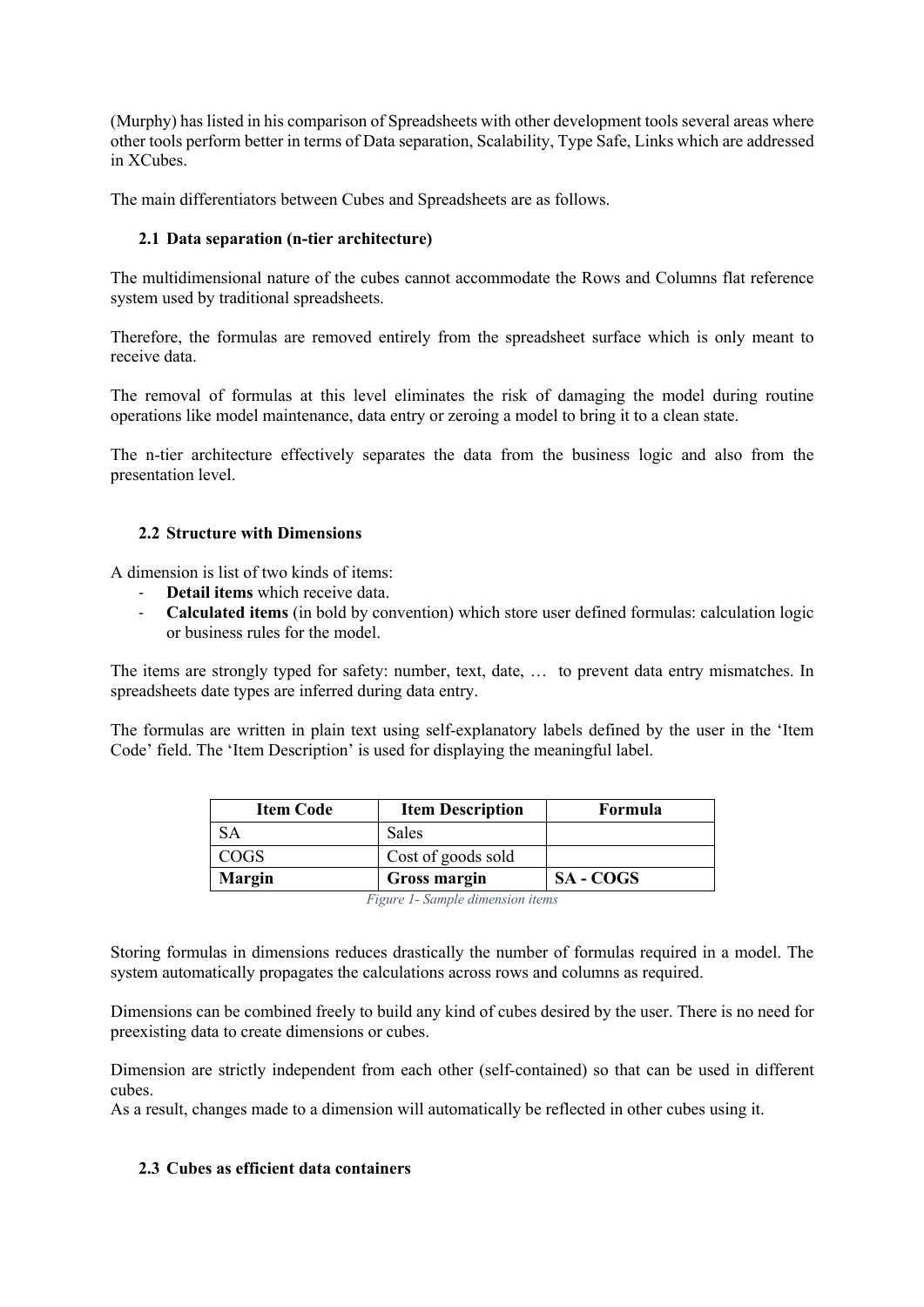Cubes are built with at least two dimensions representing Rows and Columns.

Dimensions can be further added, removed or exchanged as needed. This will automatically trigger the reorganization of cubes. Existing data is preserved during the process.

The same is true when items are added or removed from individual dimensions, giving its dynamic nature to the system.

Cubes can be sliced and diced using Page dimensions. This will break a large area of data into smaller parts. It allows easier data analyzes and facilitates data entry by showing a specific portion of a cube like a Region (see below).

Data can be quickly filtered on empty rows/columns, on detail/formula items or by turning on or off items in the dimensions.

The views are created by dragging and dropping dimensions in various areas (Row, Column, Page).

| Slicer dimension (Pages)         |                                |                                |                                                 | Column dimensions                 |                               |                                    |                     |                                |
|----------------------------------|--------------------------------|--------------------------------|-------------------------------------------------|-----------------------------------|-------------------------------|------------------------------------|---------------------|--------------------------------|
| O: Monthly esults                |                                |                                |                                                 |                                   |                               |                                    |                     | $\Box$                         |
| South West                       |                                | ▼                              |                                                 |                                   |                               |                                    |                     |                                |
|                                  |                                | Month                          | $\overline{\phantom{a}}$                        | Products                          | $\blacktriangledown$          |                                    |                     |                                |
| Feb<br>Jan                       |                                |                                |                                                 |                                   | Mar                           |                                    |                     |                                |
| Measures<br>$\blacktriangledown$ | Sector<br>$\blacktriangledown$ | Standard $\blacktriangleright$ | Deluxe<br>$\overline{\phantom{a}}$              | <b>TProducts</b> $\mathbf{\cdot}$ | Standard $\blacktriangledown$ | Deluxe<br>$\overline{\phantom{a}}$ | $TP$ roducts $\sim$ | Standard $\blacktriangleright$ |
| <b>Quantity</b>                  | Government                     | 29                             | 15                                              | 44                                | 32                            | 17                                 | 49                  | 38                             |
|                                  | Military                       |                                | 6<br>19                                         | 26                                |                               | 22                                 | 29                  | 8                              |
|                                  | Private                        | 38                             | 56                                              | 94                                | 34                            | 52                                 | 86                  | 28                             |
|                                  | Education                      | 72                             | 18                                              | 90                                | 96                            | 24                                 | 120                 | 108                            |
|                                  | TSector                        | 145                            | 109                                             | 254                               | 169                           | 115                                | 284                 | 182                            |
| <b>Sales</b>                     | Government                     | 2 4 0 4                        | 877                                             | 4 2 8 1                           | 2671                          | 2086                               | 4757                | 3 2 0 6                        |
|                                  | <b>Militanu</b>                | 721                            | 3 1 3 4                                         | 3855                              | 811                           | 3526                               | 4 3 3 7             | 901                            |
|                                  | Row dimensions                 | 4735                           | 10 298                                          | 15 033                            | 4 340                         | 9 4 4 0                            | 13780               | 3 5 5 1                        |
|                                  | coocanon                       | 3023                           | 1096                                            | 4 1 2 0                           | 4031                          | 1461                               | 5493                | 4535                           |
|                                  | TSector                        | 10 883                         | 16 406                                          | 27 289                            | 11 853                        | 16513                              | 28 367              | 12 193                         |
| Costs                            | Government                     | 2 1 1 7                        | 1510                                            | 3626                              | 2315                          | 1658                               | 3973                | 2766                           |
|                                  | Military                       | 476                            | 891                                             | 2 3 6 6                           | 527                           | 2 1 0 2                            | 2629                | 583                            |
|                                  | <b>Private</b>                 | 2.770                          | E 501<br>Figure 2 - Monthly results sample view | 9.200                             | O EOR                         | E OOQ                              | 7.509               | SMO <sub>C</sub>               |

Cubes are compact as they often replace multiple tabs in a spreadsheet used to perform intermediary data display or calculation.

#### **2.4 Centralized view of all Links, References and variables**

The interrelations between cubes using data Links, References, Variables are maintained in a single place as part of user projects.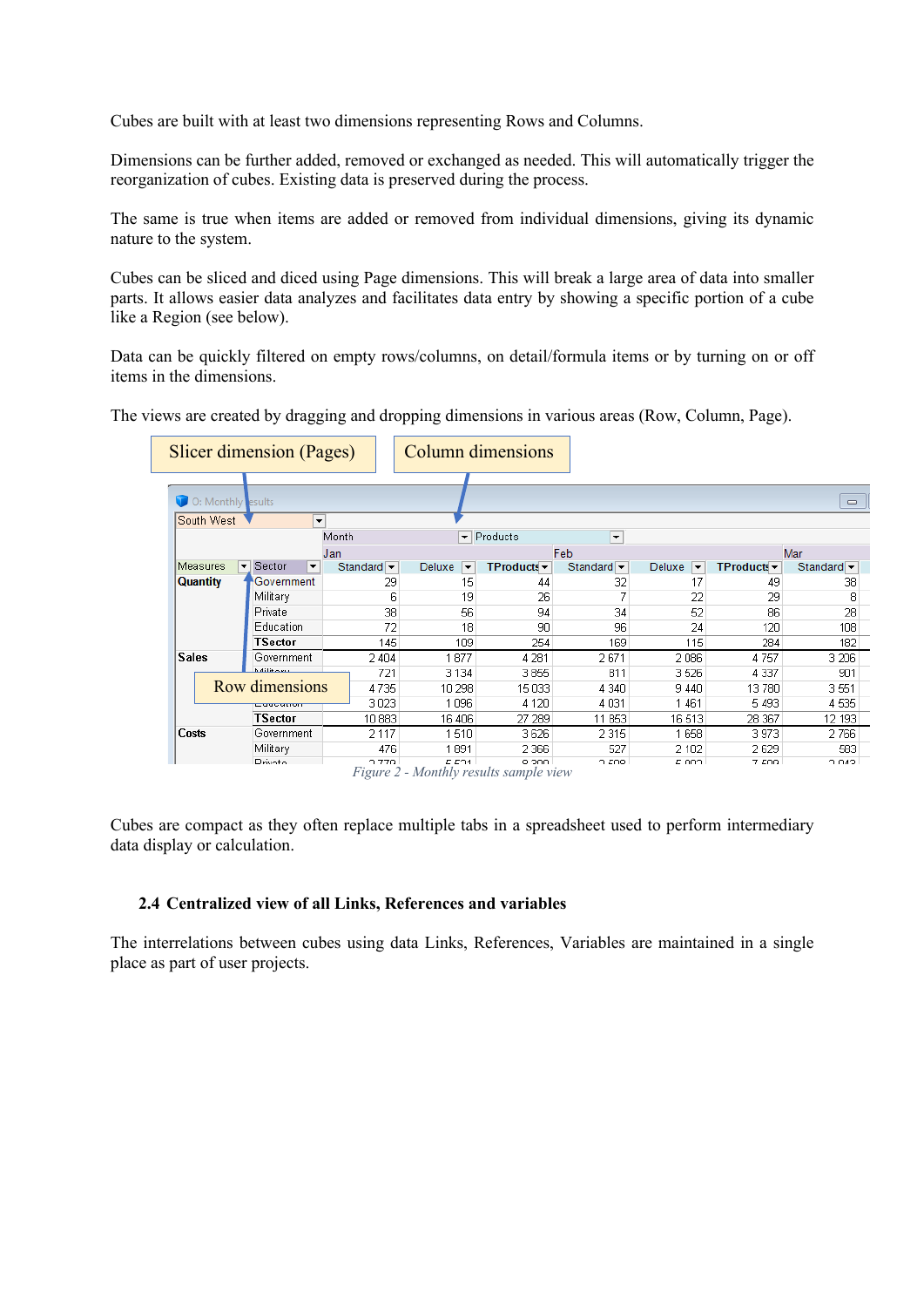| ACME techno                |                   |                    |                                                   |                          |                              |               |        |      |  |
|----------------------------|-------------------|--------------------|---------------------------------------------------|--------------------------|------------------------------|---------------|--------|------|--|
| Projects<br><b>Cubes</b>   | <b>Dimensions</b> | Links              | References                                        |                          | Variables                    | <b>Tables</b> | Charts | Data |  |
| Source                     |                   | Destination        |                                                   |                          | Reference                    |               |        |      |  |
| and 11: Sector Data        |                   |                    | O: Monthly results                                |                          | Sector Annual Demand Units   |               |        |      |  |
| வி 11: Sector Data         |                   | O: Monthly results |                                                   | Sector Base price        |                              |               |        |      |  |
| 2: Month Split by sector   |                   | O: Monthly results |                                                   | Month and Sector Split   |                              |               |        |      |  |
| 13: Monthly Fixed costs    |                   | O: Monthly results |                                                   | <b>Unit Fixed Cost</b>   |                              |               |        |      |  |
| d I4: Regions-sector split |                   | O: Monthly results |                                                   | Region and Sector Split  |                              |               |        |      |  |
| ⊕ 15: Sector-Product       |                   | O: Monthly results |                                                   | Sector and Product Split |                              |               |        |      |  |
| ⊛ 16: Product Data         |                   |                    | O: Monthly results                                |                          | <b>Base Price Multiplier</b> |               |        |      |  |
| ⊛ I6: Product Data         |                   |                    | O: Monthly results                                |                          | <b>Unit Production Cost</b>  |               |        |      |  |
| 17: Delivery Costs         |                   |                    | O: Monthly results                                | <b>Delivery Cost</b>     |                              |               |        |      |  |
|                            |                   |                    | Figure 3 - List of references used in the project |                          |                              |               |        |      |  |

Objects which cannot be treated as cubes because they do not have the two required dimensions can be defined as global variables for a project.

## **2.5 Data entry**

As cubes are efficiently structured it easy to create robust and standardized data loading mechanisms. The most obvious is to load structured data directly from SQL Databases tables. This is achieved via data links using industry standard data sources: ODBC, OleDB or DataLink.

Data loading prevents common data entry mistakes like omitted or incorrect entries due to typo errors, entries made in wrong cells leading to possibly overwriting formulas in spreadsheets.

## **2.6 Project oriented approach**

Storing and managing dimensions, cubes, tables, links, references, variables, data sources and other objects in a single place (Project) managed entirely by the application eliminates the risk of having broken External Links which can render spreadsheets potentially unusable. This will guaranty the integrity of the project and all of its components.

# **2.7 Pivot Tables in comparison**

This feature has been built into Excel to allow data visualization and can be somewhat compared to a cube.

However, a Pivot Table cannot be created without and existing dataset. Calculation capabilities are limited although some level of customization is possible.

PivotTable generally work from a single data source and it is not convenient to load data from multiple sources.

On the other hand, cubes can be freely built based on ad hoc created dimensions and populated either by manual data entry or by multiple data links from various.

## **2.8 When to use cubes**

Most of the time business models have several dimensions and thinking multidimensional right from the start will bring immediate benefits liked structured and scalable models.

Dimensions can be easily construed from various lists: time periods, products, employees, geographies, versions, financial statement items, and so on.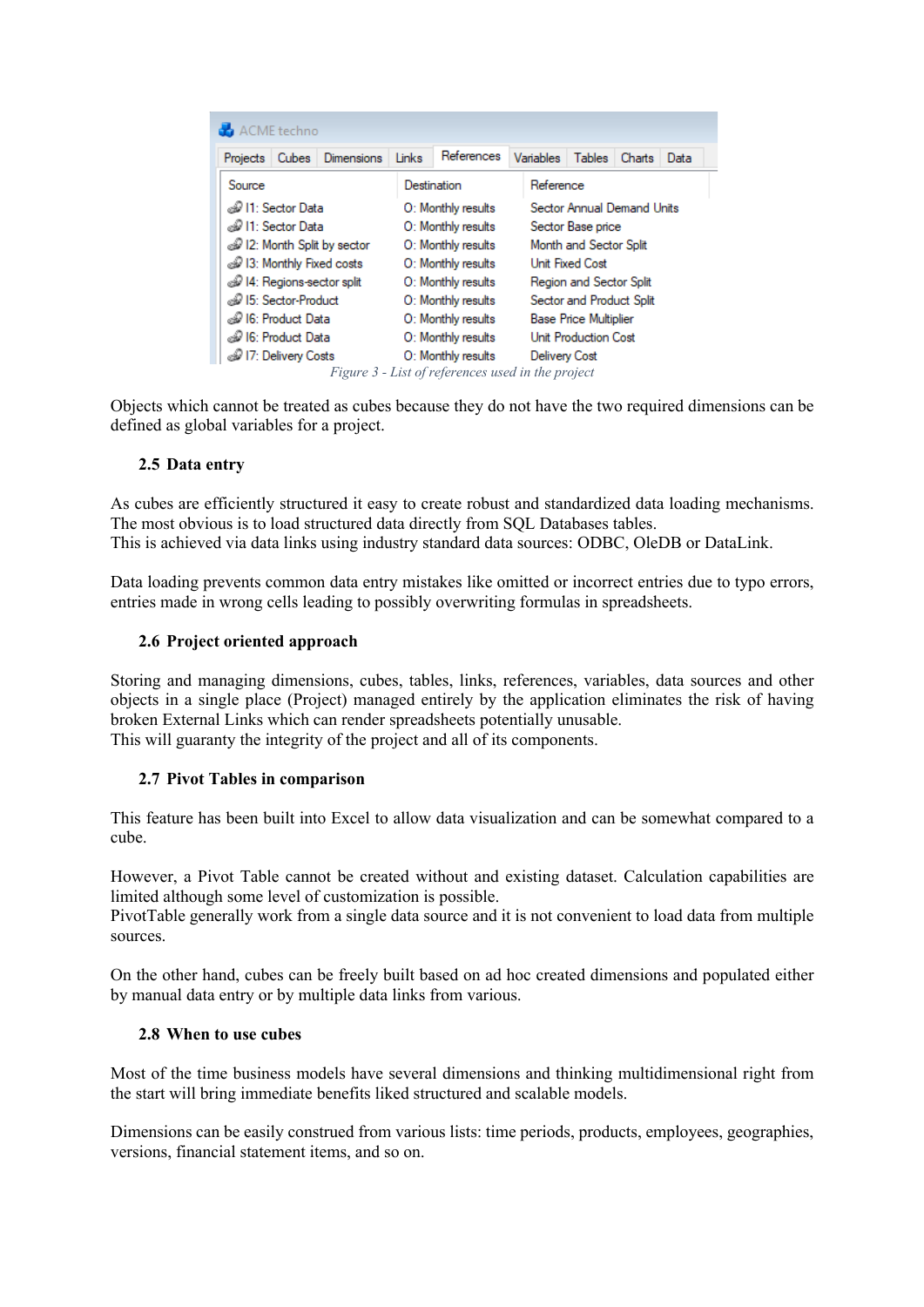# **3. THE ACME TECHNOWIDGETS CASE STUDY**

## **3.1 Model layout**

The challenge from (Mireault, Multi-Dimensional Spreadsheet Challenge, 2018) is summarized below. The list of formulas used in this model can be found in Appendix 1.

Based on an annual production capacity and using input parameters from:

| Sector data          | Month split by sector |
|----------------------|-----------------------|
| Monthly fixed costs  | Regions-sector split  |
| Sector-product split | Product data          |
| Delivery cost        |                       |

The result is a monthly summary showing the following calculated values:

| Unit sales by product and region | Unit sales by product             |
|----------------------------------|-----------------------------------|
| Unit sales by month              | Sales amount by product and month |
| Profit by month                  |                                   |



*Figure 4 - ACME TechnoWidgets set of cubes.*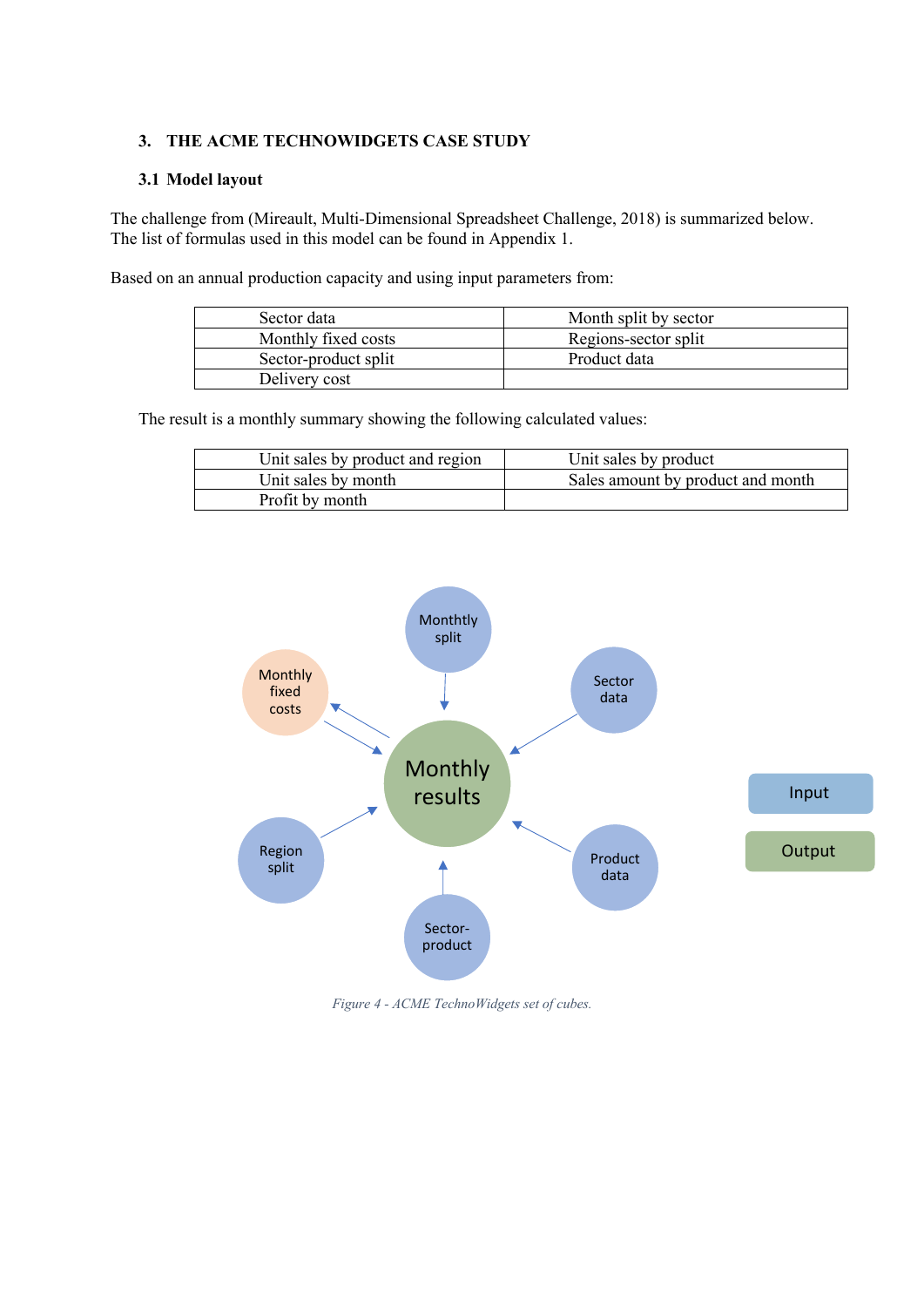| value   |   |            | $\blacktriangledown$           |                       |                                |
|---------|---|------------|--------------------------------|-----------------------|--------------------------------|
|         |   | Sector     |                                | ▼                     |                                |
| Month   | ▼ | Governme - | Military $\blacktriangleright$ | $Private~\rightarrow$ | Educatio $\blacktriangleright$ |
| Jan     |   | 9%         | 8%                             | 12%                   | 6%                             |
| Feb     |   | 10%        | 9%                             | 11%                   | 8%                             |
| Mar     |   | 12%        | 10%                            | 9%                    | 9%                             |
| Apr     |   | 12%        | 12%                            | 7%                    | 10%                            |
| May     |   | 11%        | 13%                            | 6%                    | 12%                            |
| Jun     |   | 9%         | 11%                            | 4%                    | 12%                            |
| Jul     |   | 7%         | 9%                             | 5%                    | 11%                            |
| Aug     |   | 6%         | 7%                             | 6%                    | 9%                             |
| Sep     |   | 5%         | 6%                             | 8%                    | 7%                             |
| Oct     |   | 5%         | 4%                             | 9%                    | 6%                             |
| Nov     |   | 6%         | 5%                             | 11%                   | 5%                             |
| Dec     |   | 8%         | 6%                             | 12%                   | 5%                             |
| TMonths |   | 100%       | 100%                           | 100%                  | 100%                           |

| value        | $\overline{\phantom{a}}$ |                                |         |                                |
|--------------|--------------------------|--------------------------------|---------|--------------------------------|
|              | Sector                   | ▼                              |         |                                |
| Regions<br>▼ | Governme -               | Military $\blacktriangleright$ | Private | Education $\blacktriangledown$ |
| North        | 25%                      | 52%                            | 22%     | 24%                            |
| South East   | 18%                      | 13%                            | 21%     | 15%                            |
| South West   | 18%                      | 18%                            | 17%     | 32%                            |
| Fast         | 22%                      | n%                             | 25%     | 17%                            |
| West         | 17%                      | 17%                            | 15%     | 12%                            |
| TRegions     | 100%                     | 100%                           | 100%    | 100%                           |

| 15: Sector-Product<br>value |                          |                                |                                  |                                |  |  |  |
|-----------------------------|--------------------------|--------------------------------|----------------------------------|--------------------------------|--|--|--|
|                             | $\overline{\phantom{a}}$ |                                |                                  |                                |  |  |  |
|                             |                          |                                | $\overline{\phantom{a}}$         |                                |  |  |  |
|                             | Governme -               | Military $\blacktriangleright$ | Private $\overline{\phantom{a}}$ | Educatio $\blacktriangleright$ |  |  |  |
|                             | 65%                      | 25%                            | 40%                              | 80%                            |  |  |  |
|                             | 35%                      | 75%                            | 60%                              | 20%                            |  |  |  |
|                             | 100%                     | 100%                           | 100%                             | 100%                           |  |  |  |
|                             |                          | Sector                         |                                  |                                |  |  |  |

| Products                     |                                   |                              |  |  |  |  |
|------------------------------|-----------------------------------|------------------------------|--|--|--|--|
| <b>Product Data</b>          | Standard $\overline{\phantom{a}}$ | Deluxe $\blacktriangleright$ |  |  |  |  |
| <b>Base price Multiplier</b> | 1.00                              | 1.45                         |  |  |  |  |
| Unit Production Cost         | 48                                | 72                           |  |  |  |  |

|                | <b>Regions</b>           |                      |      |                                  |       |
|----------------|--------------------------|----------------------|------|----------------------------------|-------|
| Delivery costs | North  <br>$\vert$<br>l¥ | South Ea: V South We |      | East<br>$\overline{\phantom{a}}$ | West  |
| Delivery Costs | 10.25                    | 9.73                 | 9.58 | 8.26                             | 11,02 |

|                                                | <b>13: Monthly Fixed costs</b>  |                                 |                                 |                                 |           |  |  |  |  |
|------------------------------------------------|---------------------------------|---------------------------------|---------------------------------|---------------------------------|-----------|--|--|--|--|
| Month<br>$\overline{\phantom{a}}$              |                                 |                                 |                                 |                                 |           |  |  |  |  |
| $\overline{\phantom{a}}$<br><b>Fixed Costs</b> | $\overline{\phantom{a}}$<br>Jan | Feb<br>$\overline{\phantom{a}}$ | Mar<br>$\overline{\phantom{a}}$ | Apr<br>$\overline{\phantom{a}}$ | May<br>▾  |  |  |  |  |
| <b>Fixed cost</b>                              | 20 000 00                       | 20 000,00                       | 20 000,00                       | 20 000,00                       | 20 000,00 |  |  |  |  |
| Quantities                                     | 1 2 2 1                         | 1 3 1 4                         | 1 3 4 1                         | 1 3 3 2                         | 1 370     |  |  |  |  |
| Unit fixed cost                                | 16.4                            | 15.2                            | 14.9                            | 15.0                            | 14.6      |  |  |  |  |

| 1: Sector Data                    |                             |                                                                  |                |                                |                                            |
|-----------------------------------|-----------------------------|------------------------------------------------------------------|----------------|--------------------------------|--------------------------------------------|
|                                   |                             |                                                                  |                |                                |                                            |
| Sector Data<br>▼                  | Sector<br>Government $\sim$ | $\overline{\phantom{a}}$<br>Military<br>$\overline{\phantom{a}}$ | Private<br>▼   | Education $\blacktriangledown$ | <b>TSector</b><br>$\overline{\phantom{a}}$ |
| <b>One</b>                        | 100%                        | 100%                                                             | 100%           | 100%                           | 400%                                       |
| Rebate Percentage                 | $-40%$                      | $-20%$                                                           | $-10%$         | $-70%$                         | $-140%$                                    |
| <b>Sector Price Factor</b>        | 60%                         | 80%                                                              | 90%            | 30%                            | 260%                                       |
| <b>Base Price</b>                 | 140                         | 140                                                              | 140            | 140                            | 560                                        |
| <b>Sector Base Price</b>          | 84                          | 112                                                              | 126            | 42                             | 364                                        |
| lDemParA                          | 3,59                        | 3.46                                                             | 3,18           | 4,11                           | 14,34                                      |
| DemParB                           | 22 NOO OOO OOO              | 22 000 000 000                                                   | 22 000 000 000 | 22 NOO OOO OOO                 | 88.000.000.000                             |
| <b>Sector Annual Demand Units</b> | 2718                        | 1787                                                             | 4605           | 4 6 8 7                        | 13797                                      |

*Figure 5 - Cubes used as input for ACME Techno*

The Unit Fixed Costs in "Monthly Fixed costs" have to be calculated separately so that they can be properly allocated to the products in the "Months result" cube.

The resulting cube ('Months result'') is built with 5 dimensions (4.680 cells):

- Months: Jan to Dec, Total
- Regions: North, South East, South West, East, West, Total
- Products: Standard, Deluxe, Total
- Sector: Government, Military, Private, Education, Total
- Measures: Quantities, Sales, Costs, Profit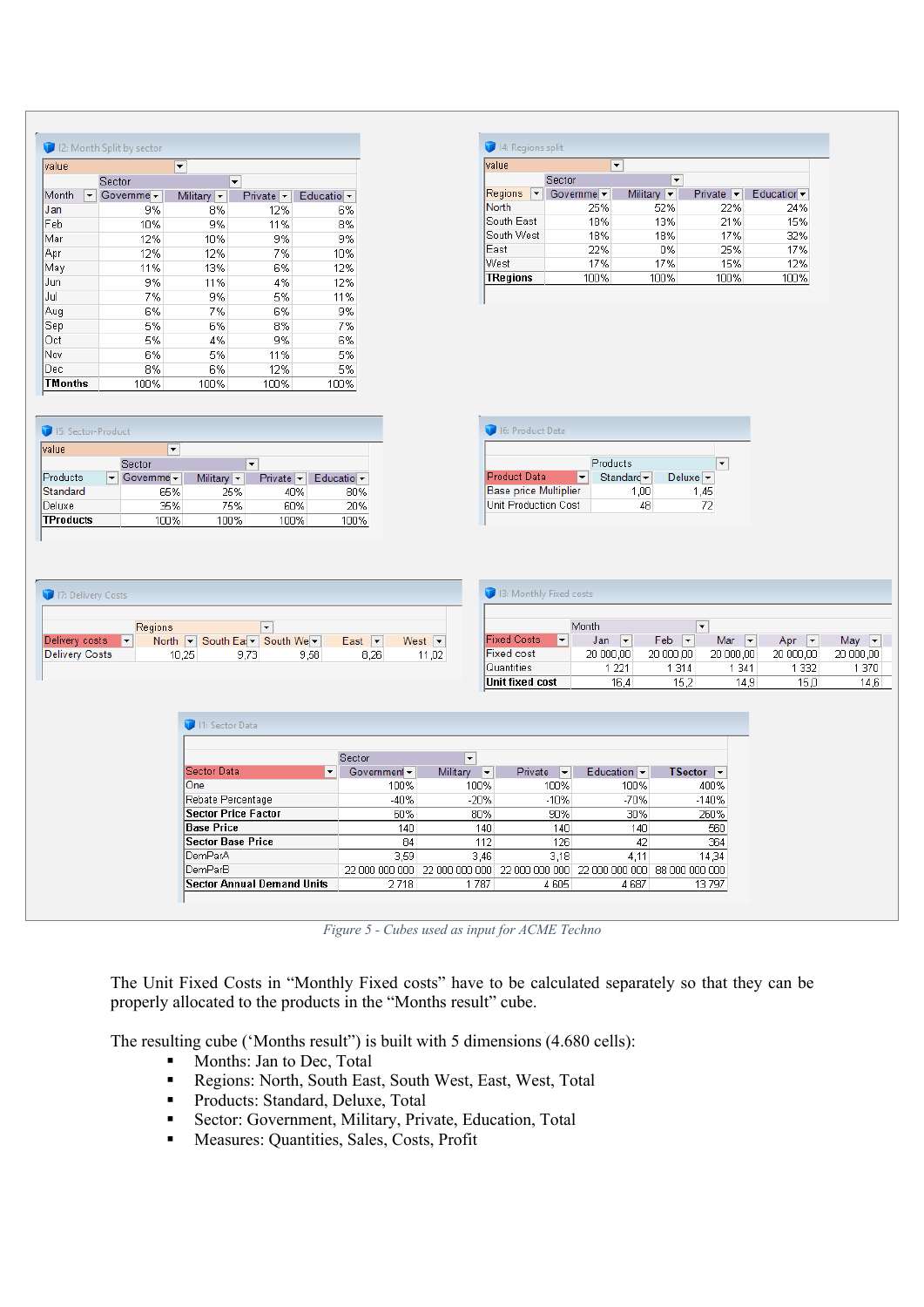| O: Monthly results |                                         |                                     |                                |                                 |                               |                                    |                     |
|--------------------|-----------------------------------------|-------------------------------------|--------------------------------|---------------------------------|-------------------------------|------------------------------------|---------------------|
| South West         |                                         | $\overline{\phantom{a}}$            |                                |                                 |                               |                                    |                     |
|                    |                                         | Month                               | ÷                              | Products                        | $\blacktriangledown$          |                                    |                     |
|                    |                                         | Jan                                 |                                |                                 | Feb                           |                                    | M:                  |
| Measures           | Sector<br>▾<br>$\overline{\phantom{a}}$ | Standard $\overline{\phantom{a}}$   | Deluxe<br>$\blacktriangledown$ | TProducts $\blacktriangleright$ | Standard $\blacktriangledown$ | Deluxe<br>$\overline{\phantom{a}}$ | $TP$ roducts $\sim$ |
| <b>Quantity</b>    | Government                              | 29                                  | 15                             | 44                              | 32                            | 17                                 | 49                  |
|                    | Military                                | ĥ                                   | 19                             | 26                              |                               | 22                                 | 29                  |
|                    | Private                                 | 38                                  | 56                             | 94                              | 34                            | 52                                 | 86                  |
|                    | Education                               | 72                                  | 18                             | 90                              | 96                            | 24                                 | 120                 |
|                    | <b>TSector</b>                          | 145                                 | 109                            | 254                             | 169                           | 115                                | 284                 |
| <b>Sales</b>       | Government                              | 2 4 0 4                             | 1877                           | 4 2 8 1                         | 2671                          | 2086                               | 4757                |
|                    | Military                                | 721                                 | 3 1 3 4                        | 3855                            | 811                           | 3526                               | 4 3 3 7             |
|                    | Private                                 | 4735                                | 10 298                         | 15 033                          | 4 3 4 0                       | 9 4 4 0                            | 13780               |
|                    | Education                               | 3023                                | 1096                           | 4 1 2 0                         | 4 0 3 1                       | 1461                               | 5 4 9 3             |
|                    | <b>TSector</b>                          | 10 883                              | 16 40 6                        | 27 289                          | 11 853                        | 16513                              | 28 367              |
| Costs              | Government                              | 2 1 1 7                             | 1510                           | 3626                            | 2 3 1 5                       | 1658                               | 3973                |
|                    | Military                                | 476                                 | 1891                           | 2 3 6 6                         | 527                           | 2 1 0 2                            | 2629                |
|                    | Private                                 | 2779                                | 5521                           | 8 3 0 0                         | 2508                          | 5 0 0 2                            | 7509                |
|                    | Education                               | 5 3 2 4                             | 1763                           | 7 0 8 7                         | 6988                          | 2 3 2 3                            | 9310                |
|                    | <b>TSector</b>                          | 10 695                              | 10 684                         | 21 380                          | 12 3 37                       | 11 084                             | 23 421              |
| Profit             | Government                              | 288                                 | 367                            | 655                             | 356                           | 428                                | 784                 |
|                    | Military                                | 245                                 | 1 244                          | 1 4 8 9                         | 284                           | 1 4 2 4                            | 1708                |
|                    | Private                                 | 1956                                | 4777                           | 6733                            | 833<br>1                      | 4 4 3 8                            | 6 271               |
|                    | Education                               | $-2300$                             | $-667$                         | $-2967$                         | $-2956$                       | $-861$                             | $-3818$             |
|                    | $Te_{n+1}$                              | $100 -$<br>$\overline{\phantom{a}}$ | E TOAL                         | n ooo l<br>$1.033$ $0.073$      | 10.4                          | $F \rightarrow \infty$             | 1010                |

*Figure 6 - ACME result cube*

The formula for the Quantity measure would be:

- REFERENCE("Sector Annual Demand Units")
- \* REFERENCE("Month and Sector Split")
- \* REFERENCE("Region and Sector Split")
- \* REFERENCE("Sector and Product Split")

REFERENCE () can be compared to the LOOKUP () function in Excel.

It automatically walks thru the items of any common dimensions of the source and destination cubes.

| 12: Month Split by sector |    |            |                                |                               |                               |  |
|---------------------------|----|------------|--------------------------------|-------------------------------|-------------------------------|--|
| value                     |    |            | ▼                              |                               |                               |  |
|                           |    | Sector     |                                | ٠                             |                               |  |
| Month                     | ▾╎ | Governme - | Military $\blacktriangleright$ | Private $\blacktriangleright$ | Educatio $\blacktriangledown$ |  |
| Jan                       |    | 9%         | 8%                             | 12%                           | 6%                            |  |
| Feb                       |    | 10%        | 9%                             | 11%                           | 8%                            |  |
| Mar                       |    | 12%        | 10%                            | 9%                            | 9%                            |  |
| Apr                       |    | 12%        | 12%                            | 7%                            | 10%                           |  |
| May                       |    | 11%        | 13%                            | 6%                            | 12%                           |  |
| Jun                       |    | 9%         | 11%                            | 4%                            | 12%                           |  |
| Jul                       |    | 7%         | 9%                             | 5%                            | 11%                           |  |
| Aug                       |    | 6%         | 7%                             | 6%                            | 9%                            |  |

*Figure 7 - Month Split by Sector as source for REFERENCE()*

For example, REFERENCE("Month and Sector Split") will walk thru the 'Month Split by Sector' (Figure 7) which is the source cube and pick the value (split percentage) at the intersection of Month and Sector during each iteration since the Month and Sector dimensions are shared in both cubes.

As the dimensions are strictly independent from each other the REFERENCE ("Label") function must be defined on a cube by cube basis.

The Label is just a description to identify the reference to define and has no further meaning. The reference manager is used to connect each reference to a specific input cube (cf. Figure 3)

The references are resolved i.e. the values are fetched during cube recalculation.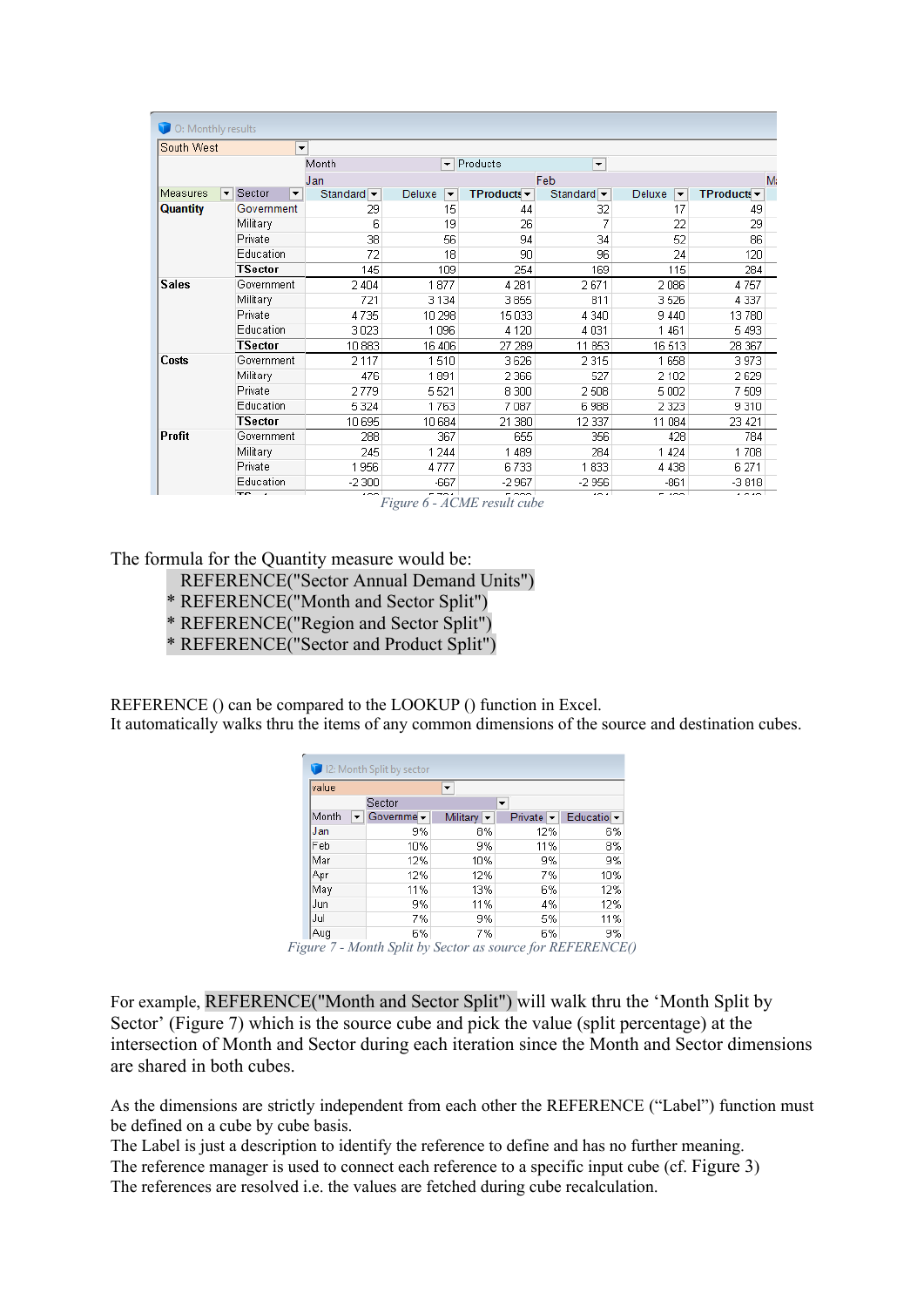# **3.2 Size of cubes**

| ACME techno                                     |      |            |  |  |  |  |  |
|-------------------------------------------------|------|------------|--|--|--|--|--|
| Cubes<br><b>Dimensions</b><br>Projects<br>Links |      | References |  |  |  |  |  |
| Cube                                            | Dims | Cells      |  |  |  |  |  |
| 11: Sector Data                                 | 2    | 40         |  |  |  |  |  |
| 12: Month Split                                 | з    | 65         |  |  |  |  |  |
| 13: Monthly Fixed costs                         | 2    | 39         |  |  |  |  |  |
| 14: Regions split                               | 3    | 30         |  |  |  |  |  |
| 15: Sector-Product                              | 3    | 15         |  |  |  |  |  |
| <b>16: Product Data</b>                         | 2    | Բ          |  |  |  |  |  |
| 17: Delivery Costs                              | 2    |            |  |  |  |  |  |
| O: Monthly results                              | 5    | 4 680      |  |  |  |  |  |
| Figure 8 - Cube sizes                           |      |            |  |  |  |  |  |

The size of cubes is the product of all item count in each dimension for each dimension.

For Monthly the result is:

Months (13) X Regions (6) X Products (3) X Sectors (5) X Measures (4) = 4.680 cells

Although there are actually 12 months, 5 regions, 2 products and so on, the Total item is accounted for as an additional item.

# **3.3 Number of formulas**

The challenge model contains 20 variables and is summarized below:

|                                | <b>Items</b>   | 12           | $\overline{4}$                                                                                                                                                                                                                       | $\overline{2}$ | 5             |                  |                 |
|--------------------------------|----------------|--------------|--------------------------------------------------------------------------------------------------------------------------------------------------------------------------------------------------------------------------------------|----------------|---------------|------------------|-----------------|
|                                |                |              |                                                                                                                                                                                                                                      |                |               |                  | <b>Number</b>   |
| <b>Calculated &amp; Output</b> |                |              |                                                                                                                                                                                                                                      |                |               | <b>Dimension</b> | of              |
| variables                      | Count          | <b>Month</b> | <b>Sector</b>                                                                                                                                                                                                                        | Product        | <b>Region</b> | <b>Size</b>      | <b>Formulas</b> |
| Month                          | 5              |              |                                                                                                                                                                                                                                      |                |               | 12               | 60              |
| Sector                         | 3              |              |                                                                                                                                                                                                                                      |                |               | 4                | 12              |
| Product                        |                |              |                                                                                                                                                                                                                                      |                |               | $\mathcal{D}$    | $\mathbf{0}$    |
| Region                         |                |              |                                                                                                                                                                                                                                      |                |               | 5                | 0               |
| Product-Region                 |                |              |                                                                                                                                                                                                                                      |                |               | 10               | 10              |
| Sector-Product                 | 3              |              |                                                                                                                                                                                                                                      |                |               | 8                | 24              |
| Sector-Region                  |                |              |                                                                                                                                                                                                                                      |                |               | 20               |                 |
| Month-Sector                   |                |              |                                                                                                                                                                                                                                      |                |               | 48               |                 |
| Month-Sector-Product           | $\overline{2}$ |              |                                                                                                                                                                                                                                      |                |               | 96               | 192             |
| Month-Sector-Poduct-Region     | $\overline{c}$ |              |                                                                                                                                                                                                                                      |                |               | 480              | 960             |
| Month-Product-Region           |                |              |                                                                                                                                                                                                                                      |                |               | 120              | 120             |
| Month-Product                  | $\overline{2}$ |              |                                                                                                                                                                                                                                      |                |               | 24               | 48              |
| <b>Total Profit</b>            |                |              |                                                                                                                                                                                                                                      |                |               |                  |                 |
| <b>Total</b>                   | 20             | $\mathbf{r}$ | <b>Contract Contract Contract Contract Contract Contract Contract Contract Contract Contract Contract Contract Contract Contract Contract Contract Contract Contract Contract Contract Contract Contract Contract Contract Contr</b> |                |               |                  | 1 4 2 7         |

*Table 1 - Formulas required in Excel*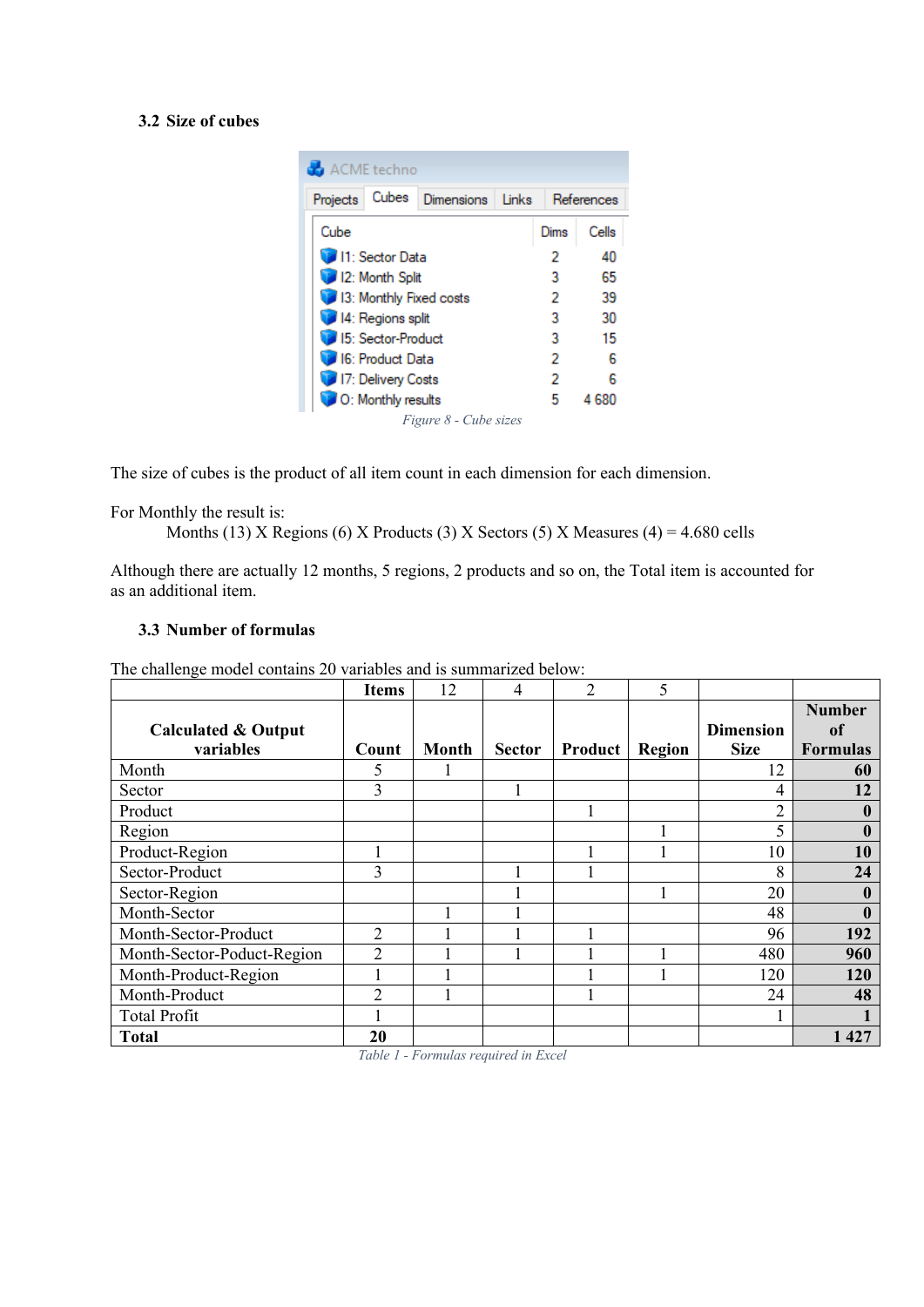|                    | Number of       |                                                                 |
|--------------------|-----------------|-----------------------------------------------------------------|
| <b>Dimensions</b>  | <b>Formulas</b> | Kind of calculation                                             |
| Measures           | 4               | Quantity                                                        |
|                    |                 | Sales                                                           |
|                    |                 | Costs                                                           |
|                    |                 | Profit                                                          |
|                    |                 |                                                                 |
| Month              | 1               | Dimension total                                                 |
| Products           |                 | Dimension total                                                 |
| Regions            |                 | Dimension total                                                 |
| Sector             | 1               | Dimension total                                                 |
|                    |                 |                                                                 |
| Sector data        | 4               | Sector price Factor                                             |
|                    |                 | Base price (reference to a global variable)                     |
|                    |                 | Sector base price                                               |
|                    |                 | <b>Sector Annual Demand Units</b>                               |
|                    |                 |                                                                 |
| <b>Fixed Costs</b> | 1               | Unit fixed cost                                                 |
|                    |                 |                                                                 |
| <b>Total</b>       | 13              | $T_2$ $\&b$ $c$ $D_2$ $\&c$ $D_3$ $\&c$ $D_4$ $\&c$ $D_5$ $\&c$ |

*Table 2- Formulas required in XCubes*

In the challenge the model contains **1.427** formulas whereas XCubes requires only **13** formulas to achieve the same results.

#### **3.4 Scalability**

The scalability of a model determines what efforts are required to grow or shrink it. Some models might be of fixed or static others need to be adjustable.

One of the metrics that can be used to assess the complexity and the risks of making changes is the number of formulas needed to be added/altered in order to accommodate the change of structure.

Based on the current Acme model the impacts are as follows:

| Adding one item in any<br>dimension | In Excel | In XCubes |
|-------------------------------------|----------|-----------|
| Sector                              | 297      |           |
| Product                             |          |           |
| Region                              | 218      |           |

*Table 3 - Adding an item in one dimension*

The number of additional formulas required in Excel is computed by adding one item in the dimensions in the Table 1 - Formulas required in Excel, and calculating the difference with the initial 1.427 formulas.

| <b>Adding a new dimension</b><br>like Years | In Excel          | In XCubes                    |
|---------------------------------------------|-------------------|------------------------------|
| With N items                                | $(N-1)^1 X 1.427$ | 1 (Total item $-$ if wanted) |

*Table 4 - Adding a dimension in a model*

 $1$  N-1 indicates that there is already an implicit year in the model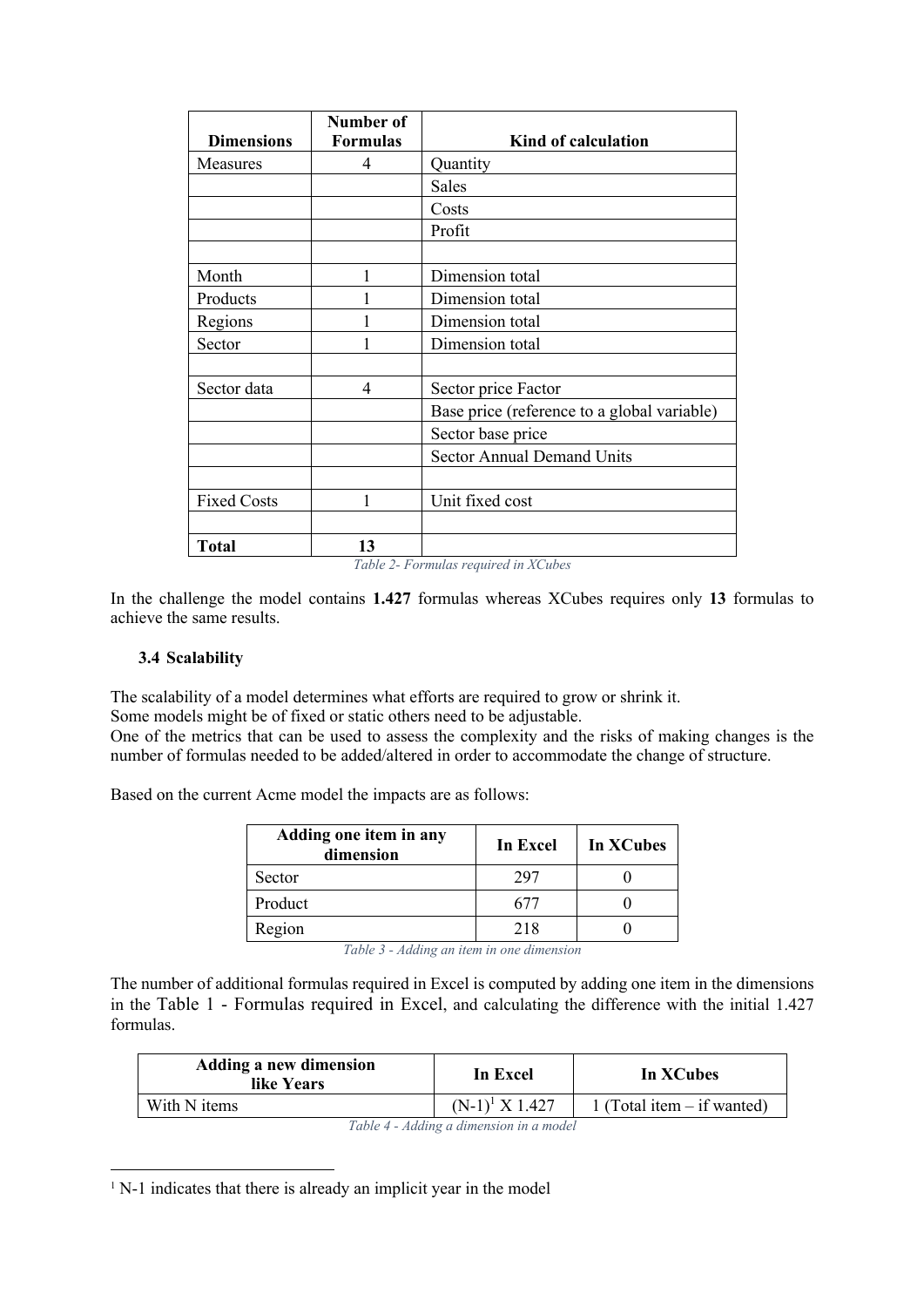Due to its extensible nature, XCubes requires no additional formulas when adding any number of items in any of the considered dimensions.

Furthermore, adding a new dimension with any number of items will generally add only a formula which is usually the Total for that dimension.

### **4. CONCLUSION**

Cubes are best fitted when the model can be broken down in blocks to store well-structured data. They make analysis, calculation and visualization even on large data sets much easier.

They are most beneficial when scalability is an issue with models expected to grow over time.

Overall, they contribute to limit the risks of complex spreadsheet models by drastically reducing the number of required formulas and make even complex models easier to understand and maintain.

Finally, the user will be able to spend more time on analysis rather than worrying about reliability and performance.

The XCubes ACME TechnoWidgets solution is available for download (Braun, Windows Tutorials, 2019).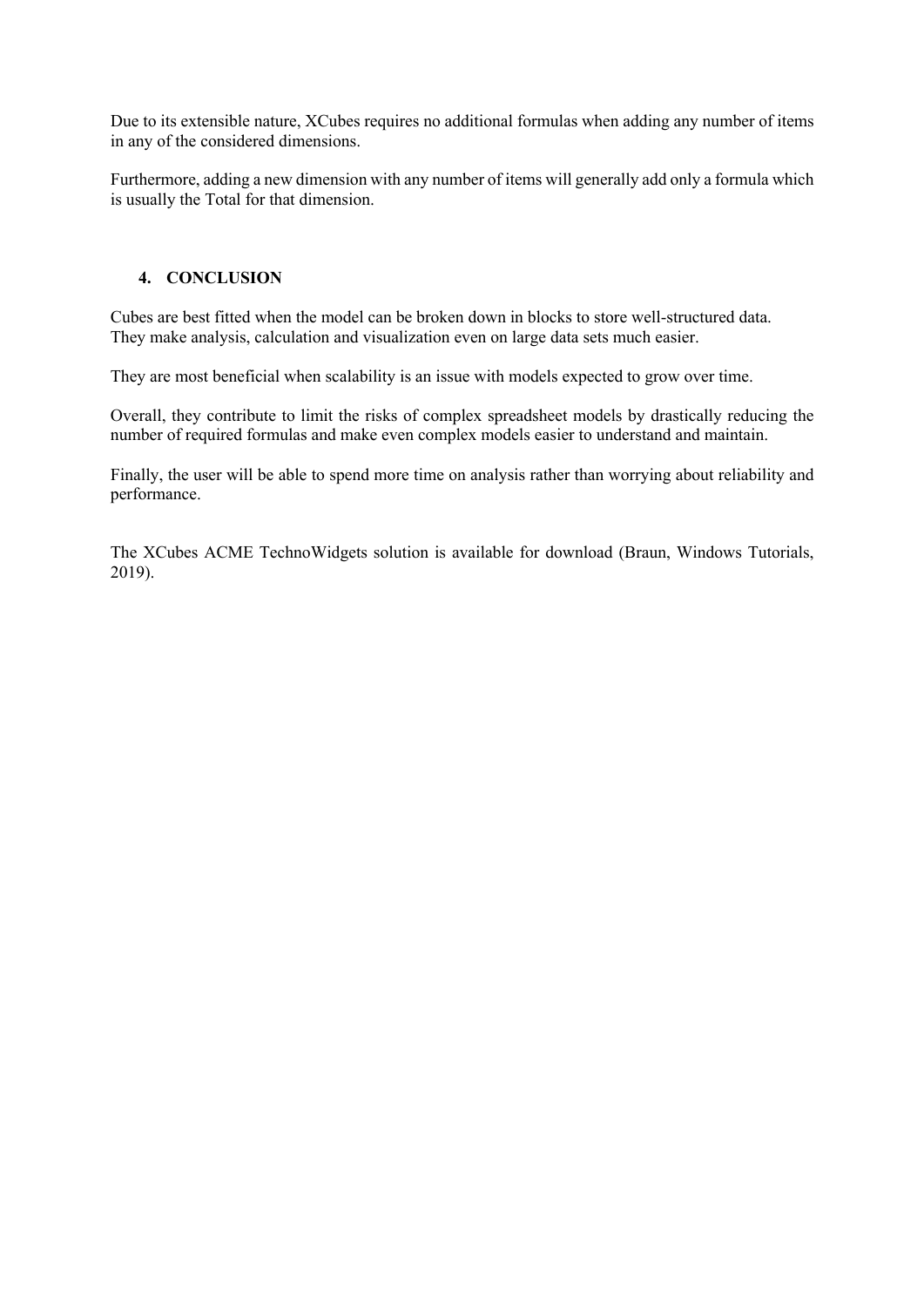# **Appendix 1**: List of the 20 formulas used in ACME TechnoWidgets

| <b>Variable</b>                                   | T             | <b>Dimension Set</b>                | Value / Formula                                                                         | <b>Comments</b>                                                                                                       |
|---------------------------------------------------|---------------|-------------------------------------|-----------------------------------------------------------------------------------------|-----------------------------------------------------------------------------------------------------------------------|
| <b>Sector Price</b><br>Factor                     | $\mathcal{C}$ | Sector                              | 1-Rebate Percentage                                                                     |                                                                                                                       |
| <b>Sector Base</b><br>Price                       | $\mathcal{C}$ | Sector                              | <b>Base Price * Sector Price</b><br>Factor                                              | Base price of the Standard widget sold in the sector                                                                  |
| Sector<br>Annual<br>Demand<br>Units               | $\mathbf C$   | Sector                              | DemParB/Sector Base<br>Price^DemParA                                                    | Estimated demand for the sector, in units                                                                             |
| PR Unit<br>Cost                                   | $\mathbf C$   | ProductRegion                       | Unit Production Cost + Unit<br>Delivery Cost                                            | Cost of producing and delivering one unit                                                                             |
| Annual<br>Sector-<br>Product<br><b>Unit Sales</b> | $\mathbf C$   | Sector-<br>Product                  | Sector Annual Demand Units *<br>Product Distribution per Sector                         | Annual sales                                                                                                          |
| Price                                             | $\mathcal{C}$ | Sector-<br>Product                  | Sector Base Price * Base Price<br>Multiplier                                            | Price of each product in each sector                                                                                  |
| Annual<br>Sector-<br>Product<br>Sales<br>Amount   | $\mathcal{C}$ | Sector-<br>Product                  | Annual Sector-Product Unit<br>Sales * Price                                             | Annual sales amount of each product in each sector                                                                    |
| <b>MSP Unit</b><br>Sales                          | $\mathcal{C}$ | Month-Sector-<br>Product            | Annual Sector-Product Unit<br>Sales * Monthly Sales<br>Distribution per Sector          | Unit Sales per month, sector and product                                                                              |
| <b>MSP</b> Sales<br>Amount                        | $\mathcal{C}$ | Month-Sector-<br>Product            | <b>Annual Sector-Product Sales</b><br>Amount * Monthly Sales<br>Distribution per Sector | Sales Amount per month, sector and product                                                                            |
| <b>MSPR Unit</b><br>Sales                         | $\mathcal{C}$ | Month-Sector-<br>Product-<br>Region | MSP Unit Sales * Region Sales<br>Distribution per Sector                                | Unit Sales per month, sector, product and region.<br>(This is the finest granularity of the Unit Sales)               |
| <b>MSPR</b><br>Variable<br>Cost                   | $\mathcal{C}$ | Month-Sector-<br>Product-<br>Region | MSPR Unit Sales * PR Unit<br>Cost                                                       | The variable cost of producing and selling the<br>widgets per month, sector, product and region.                      |
| Monthly<br>Variable<br>Cost                       | $\mathbf C$   | Month                               | <b>SUM(MSPR Variable Cost)</b>                                                          | The monthly variable cost of producing and selling<br>all the products in all the regions and for all the<br>sectors. |
| Monthly<br>Unit Sales                             | $\Omega$      | Month                               | <b>SUM(MSPR Unit Sales)</b>                                                             | The monthly number of units of all the products in<br>all the regions and for all the sectors.                        |
| Monthly<br>Sales<br>Amount                        | $\mathcal{C}$ | Month                               | <b>SUM(MSP Sales Amount)</b>                                                            | The monthly sales amounts of all the products in all<br>the regions and for all the sectors.                          |
| Monthly<br>Costs                                  | $\mathbf C$   | Month                               | Monthly Fixed Cost + Monthly<br>Variable Cost                                           | The monthly costs of all the products in all the<br>regions for all the sectors.                                      |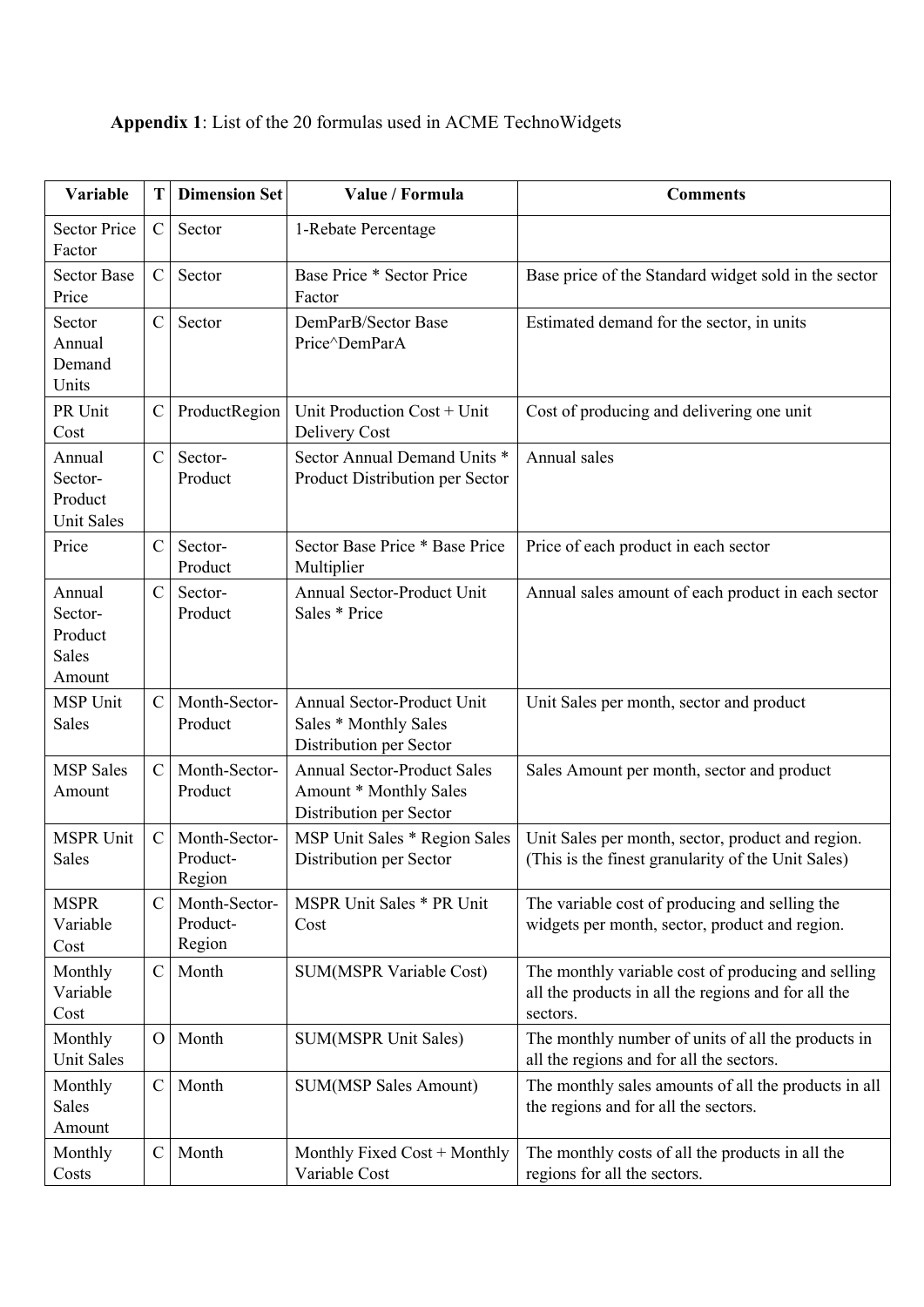| Monthly<br>Profit         | $\mathcal{C}$ | Month                        | Monthly Sales Amount -<br><b>Monthly Costs</b> | The monthly profit of all the products in all the<br>regions for all the sectors.                 |
|---------------------------|---------------|------------------------------|------------------------------------------------|---------------------------------------------------------------------------------------------------|
| MPR Unit<br><b>Sales</b>  | $\Omega$      | Month-<br>Product-<br>Region | SUM(MSPR Unit Sales)                           | The number of units sold for all the sectors per<br>month, per product and per region.            |
| MP Unit<br><b>Sales</b>   | $\Omega$      | Month-<br>Product            | SUM(MSP Unit Sales)                            | The number of units sold for all the sectors and in<br>all the regions per month and per product. |
| <b>MP</b> Sales<br>Amount | $\Omega$      | Month-<br>Product            | <b>SUM(MSP Sales Amount)</b>                   | The sales amount for all the sectors and in all the<br>regions per month and per product.         |
| <b>Total Profit</b>       | $\Omega$      |                              | SUM(Monthly Profit)                            | The total profit.                                                                                 |

**T** (Type):  $C =$  Calculated,  $O =$  Output

SUM in a formula, needs to be implemented with the Excel function